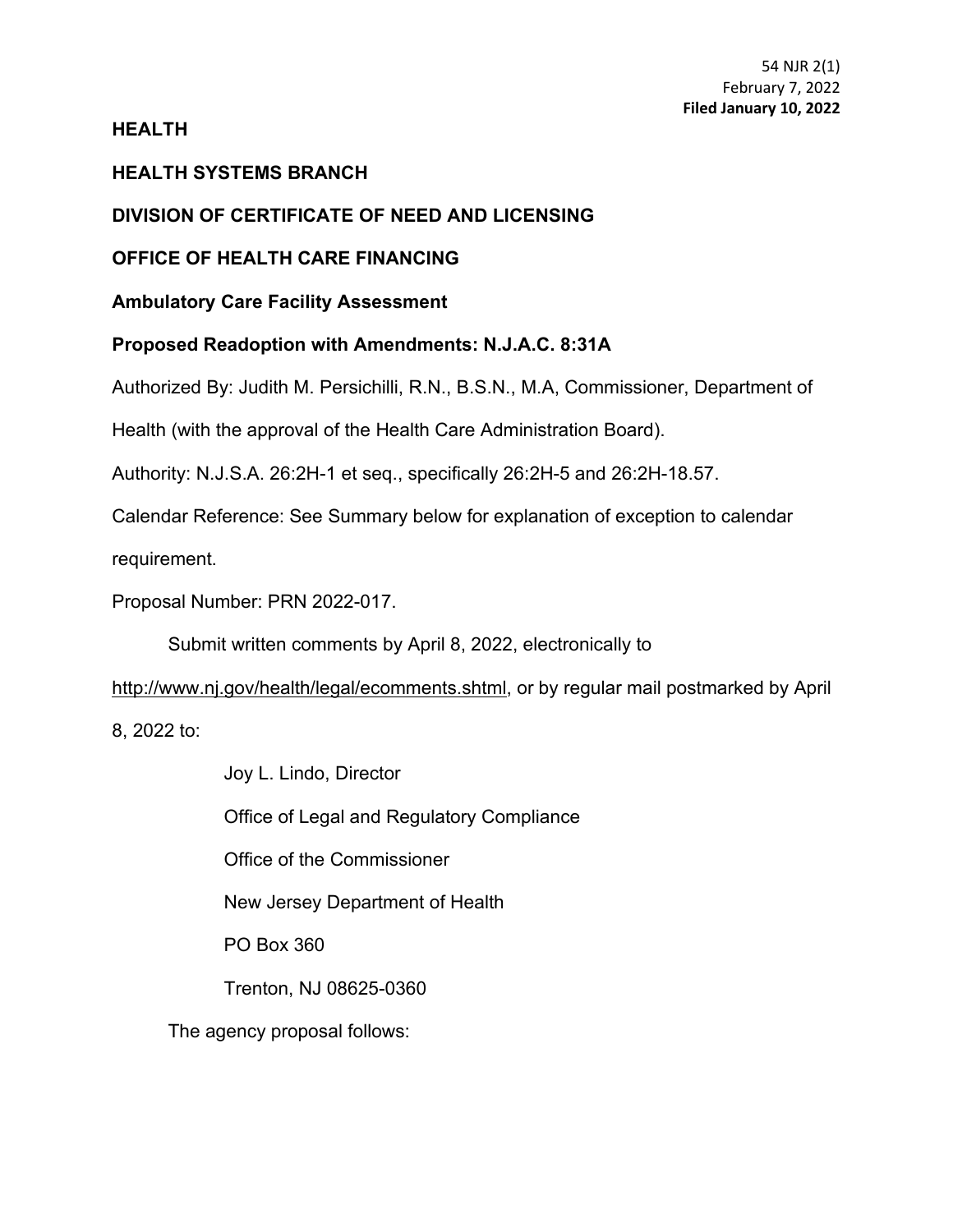#### **Summary**

N.J.A.C. 8:31A, Ambulatory Care Facility Assessment, establishes standards by which the Department of Health (Department) assesses and collects fees applicable to certain categories of licensed ambulatory care facilities based on those facilities' annual gross receipts, in accordance with the Health Care Facilities Planning Act, N.J.S.A. 26:2H-1 et seq., particularly at 26:2H-5 and 18.57. N.J.A.C. 8:31A also establishes facility reporting requirements. The Department, with the approval of the Health Care Administration Board, proposes to readopt N.J.A.C. 8:31A with amendments, as described below.

Pursuant to N.J.S.A. 52:14B-5.1.b, N.J.A.C. 8:31A was scheduled to expire on June 20, 2020. Pursuant to Executive Order No. 127 (2020) and P.L. 2021, c. 103, any chapter of the New Jersey Administrative Code that would otherwise have expired during the Public Health Emergency originally declared in Executive Order No. 103 (2020) was extended through January 1, 2022. Therefore, this chapter has not yet expired and is extended 180 days from the later of the existing expiration date or the date of filing of this notice of proposed readoption, whichever is later, which date is June 14, 2022, pursuant to N.J.S.A. 52:14B-5.1.c, Executive Order No. 244 (2021), and P.L. 2021, c. 103.

As the Department is providing a 60-day comment period on this notice of proposal, this notice is excepted from the rulemaking calendar requirement, pursuant to N.J.A.C. 1:30-3.3(a)5.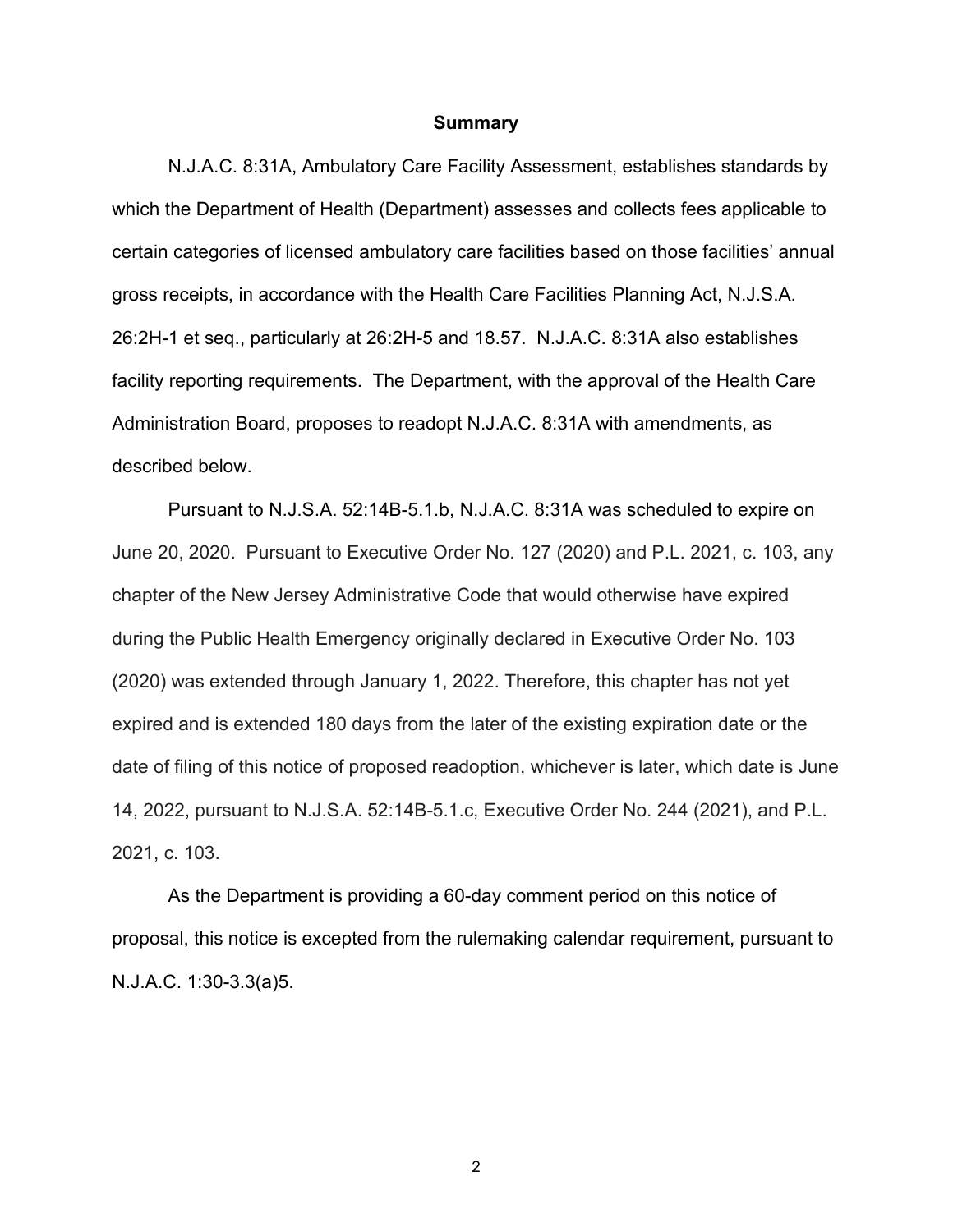The Department proposes non-substantive amendments throughout the chapter to reflect the redesignation of the Department pursuant to N.J.S.A. 26:1A-2.1, update contact information and website addresses, and improve grammar.

Existing Subchapter 1 establishes general provisions. Existing N.J.A.C. 8:31A-1.2 establishes definitions of words and terms used throughout the chapter. The Department proposes to amend the section to add a definition of the term "Ambulatory Care Facility Assessment Unit" or "Unit." The Department proposes to amend the existing definition of the term "de minimis amount," to increase from five to 10 percent, the amount of understatement of a facility's assessment liability that would constitute a de minimis amount. This proposed amendment aligns the definition of "de minimis amount" with the Department's long-standing practice for determining a facility's assessment liability when a facility under-reports its gross receipts on its annual report. The Department proposes to amend the existing definition of the term "uniform gross receipts assessment rate," to reflect the applicable assessment rate pursuant to N.J.S.A. 26:2H-18.57.

Existing Subchapter 2 addresses assessment. The Department proposes to amend existing N.J.A.C. 8:31A-2.1, Calculation of assessment, to delete existing subsections (a) and (b), which contain obsolete text establishing expired assessment rates, to amend recodified subsection (a) to add the applicable rate that N.J.S.A. 26:2H-18.57 establishes, and to amend recodified subsection (b) to restate the regulation in the active voice. Existing N.J.A.C. 8:31A-2.2, Payment of assessment, establishes procedures for submission of payments to the Department. The Department proposes to amend the section to add instructions for submission of electronic payments. For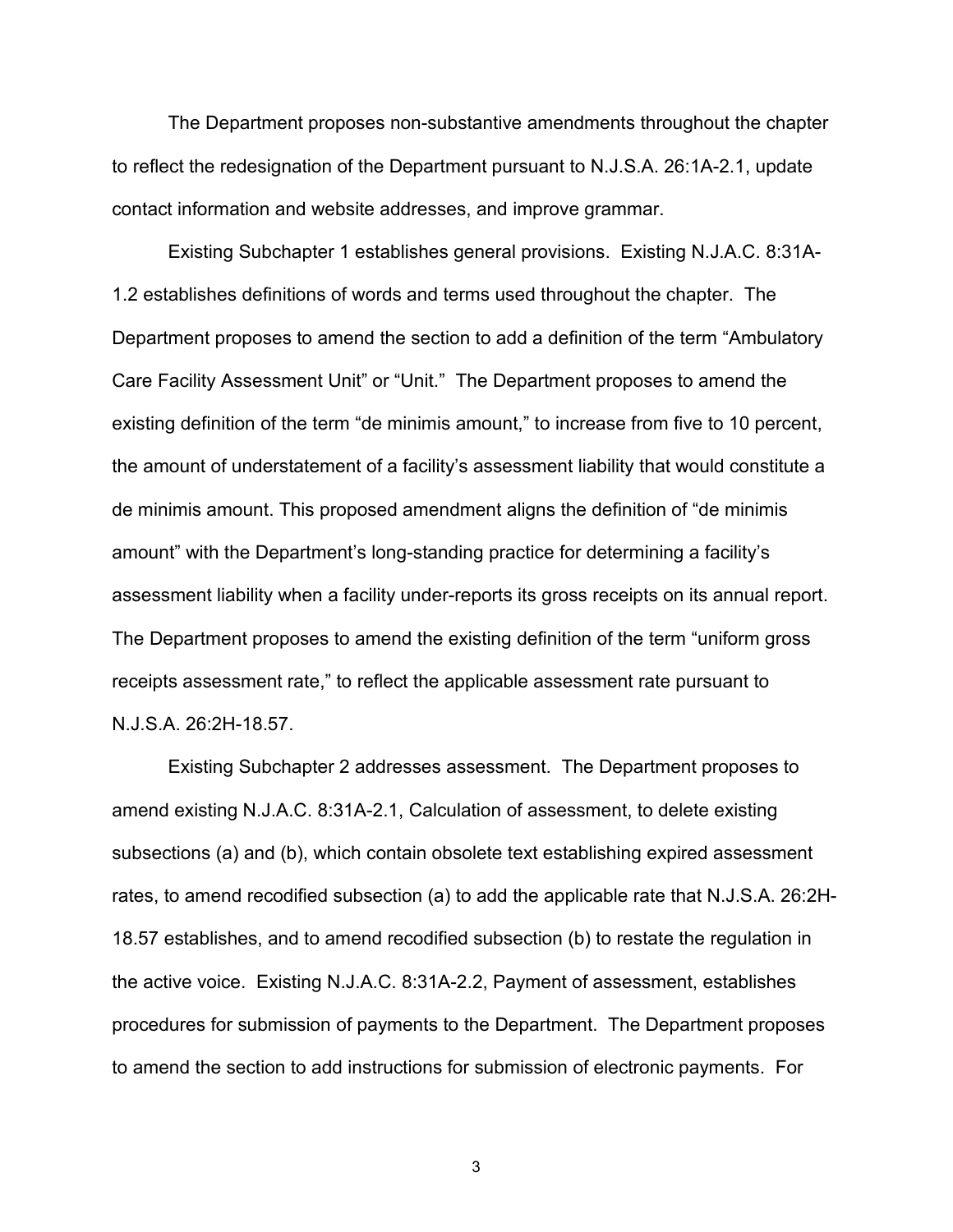years, the Department has maintained a mechanism for electronic payment submission, and facilities have been submitting payments through this mechanism. The proposed amendment would reflect the existence of this mechanism as an option that facilities can elect for payment submission. Existing N.J.A.C. 8:31A-2.3, Appeal of assessment, establishes standards by which facilities can appeal an assessment. The Department proposes to amend existing N.J.A.C. 8:31A-2.3 to authorize the electronic submission of appeals.

Existing Subchapter 3 addresses financial reporting by facilities. The Department proposes to amend existing N.J.A.C. 8:31A-3.1, Annual report, to delete references to obsolete assessments, to increase the maximum fee to correspond to N.J.S.A. 26:2H-18.57, to add a reference to the Unit as the entity to which reports are submitted, and to update subsections (f) and (g), which provide outdated delivery information.

Existing Subchapter 4 addresses enforcement. The Department proposes to amend existing N.J.A.C. 8:31A-4.1 to delete an obsolete reference.

#### **Social Impact**

The rules proposed for readoption have generated, and, with the proposed amendments, would continue to generate, revenues to support hospital charity care. The proliferation in New Jersey of ambulatory care facilities in the categories that are subject to the assessment has resulted in greater competition among these facilities and general hospitals. Unlike general hospitals, ambulatory care facilities in the categories subject to the assessment are not required to provide care regardless of patients' ability to pay, and the Department has no evidence that these ambulatory care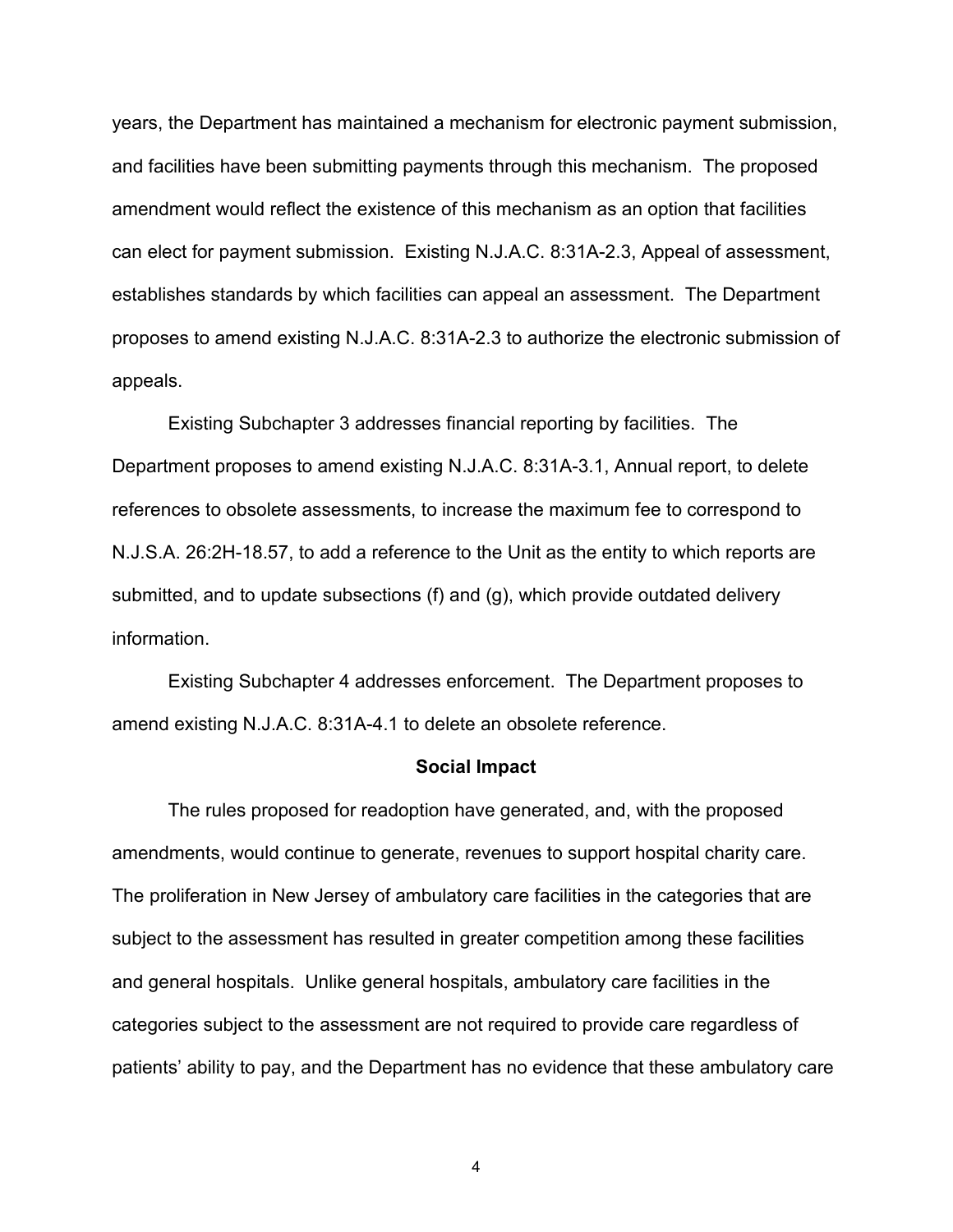facilities voluntarily serve uninsured and medically underserved populations. Thus, the rules proposed for readoption with the proposed amendments, would continue to address inequities between ambulatory care facilities and hospitals that provide the same services. Given the vital role of hospitals in assuring the availability of care for uninsured and medically underserved people in New Jersey, the assessment would continue to strengthen New Jersey's health care safety net by providing revenues for charity care subsidies and balancing the competitive environment.

#### **Economic Impact**

The rules proposed for readoption with amendments would impose a maximum assessment of \$350,000 per year on higher-volume ambulatory care facilities. N.J.S.A. 26:2H-18.57 establishes the method for calculating the assessment, including the \$350,000 cap. Thus, facilities that are subject to the assessment would continue to realize an economic impact by operation of the law. As the Social Impact statement describes, the rules proposed for readoption with amendments would continue to level the competitive environment among hospitals and ambulatory care facilities that provide comparable services, given the absence of an obligation applicable to ambulatory care facilities that is comparable to the obligation of hospitals to provide care to medically underserved and uninsured populations in New Jersey.

#### **Federal Standards Statement**

The rules proposed for readoption with amendments are consistent with, and would not exceed, 42 CFR 433.55, a regulation that the Centers for Medicare and Medicaid Services administer, which addresses "health care-related taxes." There are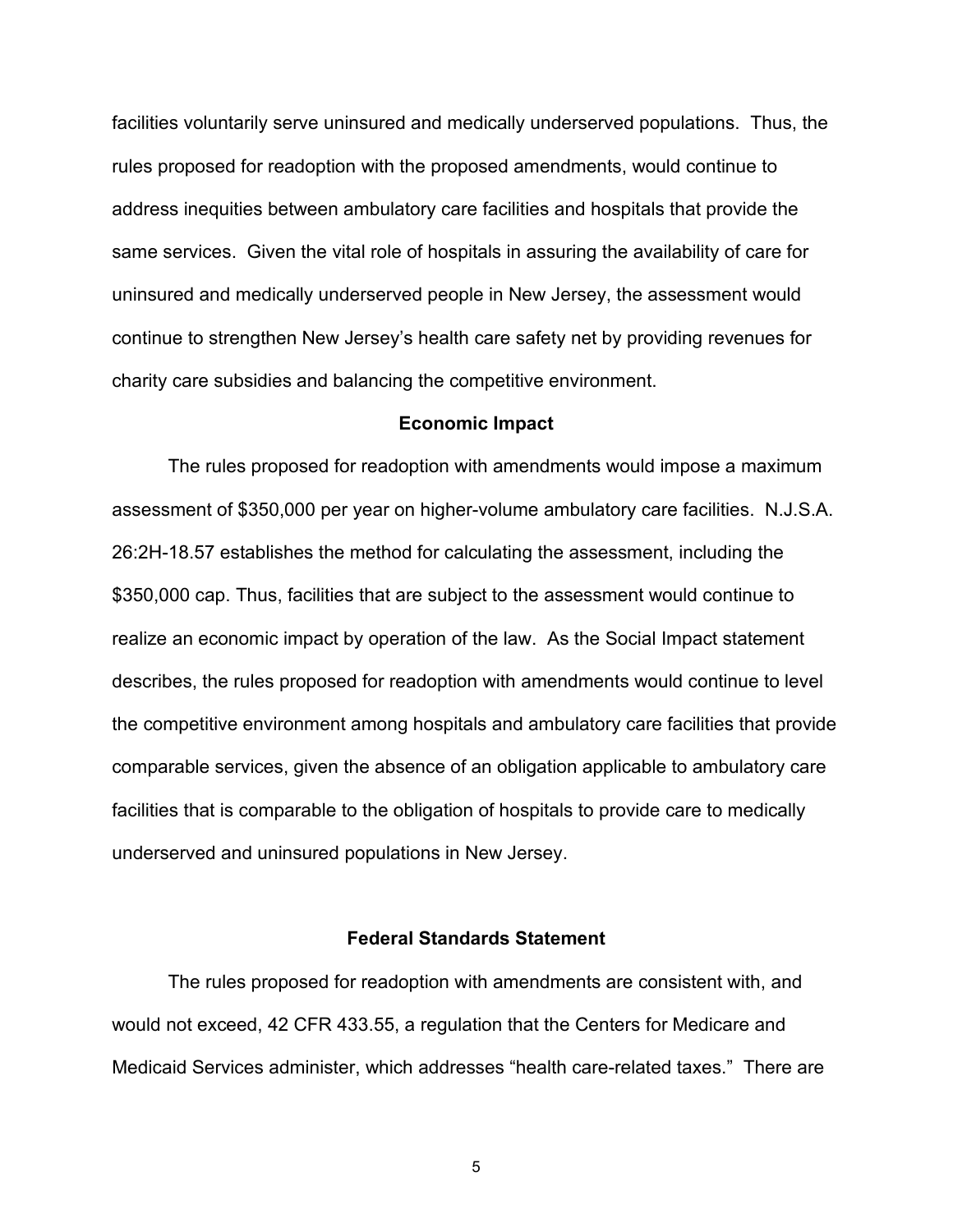no other Federal standards applicable to the rules proposed for readoption with amendments. Therefore, a Federal standards analysis is not required.

#### **Jobs Impact**

The rules proposed for readoption with amendments would not result in the generation or loss of jobs in the State.

### **Agriculture Industry Impact**

The rules proposed for readoption with amendments would not have an impact on the agriculture industry.

#### **Regulatory Flexibility Analysis**

The Department licenses approximately 830 ambulatory care facilities. Of these, approximately 450 are covered facilities that are subject to the ambulatory care facility assessment. The Department expects that most of these covered facilities employ fewer than 100 people full-time, and, therefore, these facilities may be "small businesses," as the Regulatory Flexibility Act, N.J.S.A. 52:14B-16 et seq., defines that term. The Summary describes the requirements applicable to covered facilities, and the Social and Economic Impact sections describe the costs of compliance. The rules proposed for readoption with amendments would not increase the existing requirements or burdens on ambulatory care facilities, because the proposed amendments that would increase the assessment rates would conform the rule to the rates that already exist by statute at N.J.S.A. 26:2H-18.57.

The rules proposed for readoption with amendments would not require facilities to retain the services of professionals to comply. However, it is likely that covered facilities would retain the services of healthcare accounting professionals to assist in the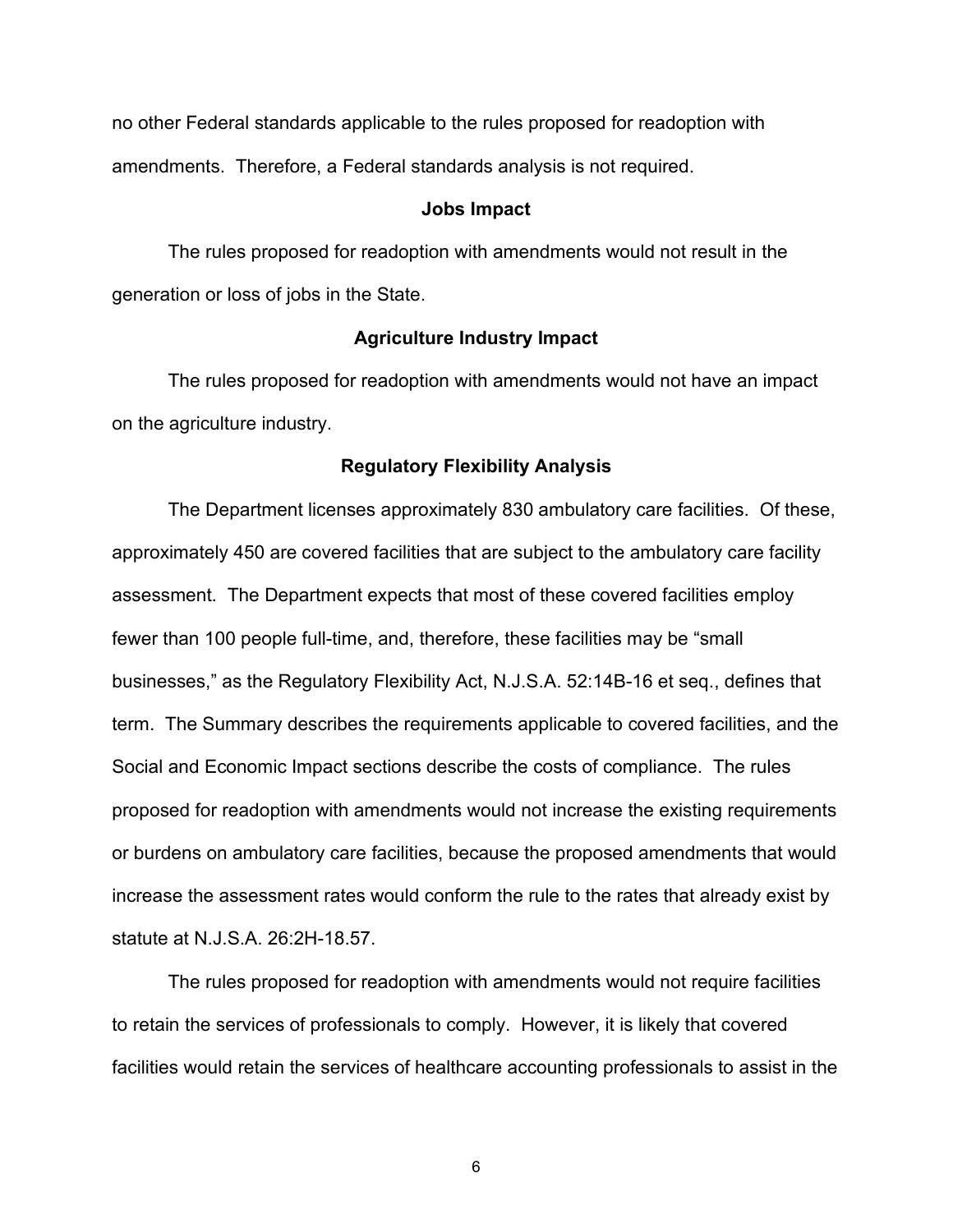preparation of the required annual financial reports, but already will have retained these professionals as an ordinary business expense to assist in the preparation of tax returns, which require the same kind of information that annual reports to the Department require. In addition, covered facilities might elect to retain the services of legal counsel to assist in pursuing assessment appeals and defending against enforcement actions.

The amount of the assessment a facility will incur is self-scaling to the amount of each facility's gross receipts. Thus, facilities that have fewer employees likely have smaller gross receipts than facilities with a greater number of employees and will incur a smaller assessment than the assessment a larger facility will incur. Enforcement penalties are self-scaling, based on the amount of a facility's understatement of receipts. The Department otherwise provides no lesser or differing standards specifically based on business size, because the Department has no discretion with respect to the amount of the assessment; N.J.S.A. 26:2H-18.57 establishes the formula by which to calculate the assessment. The other rule requirements, such as the information to be contained in annual reports and the processes for submission of reports, payments, and appeals, are procedural. The Department has determined that these requirements establish the minimum standards necessary to implement N.J.S.A. 26:2H-18.57, regardless of business size.

### **Housing Affordability Impact Analysis**

The rules proposed for readoption with amendments would not have an impact on the affordability of housing or the costs associated with housing in New Jersey,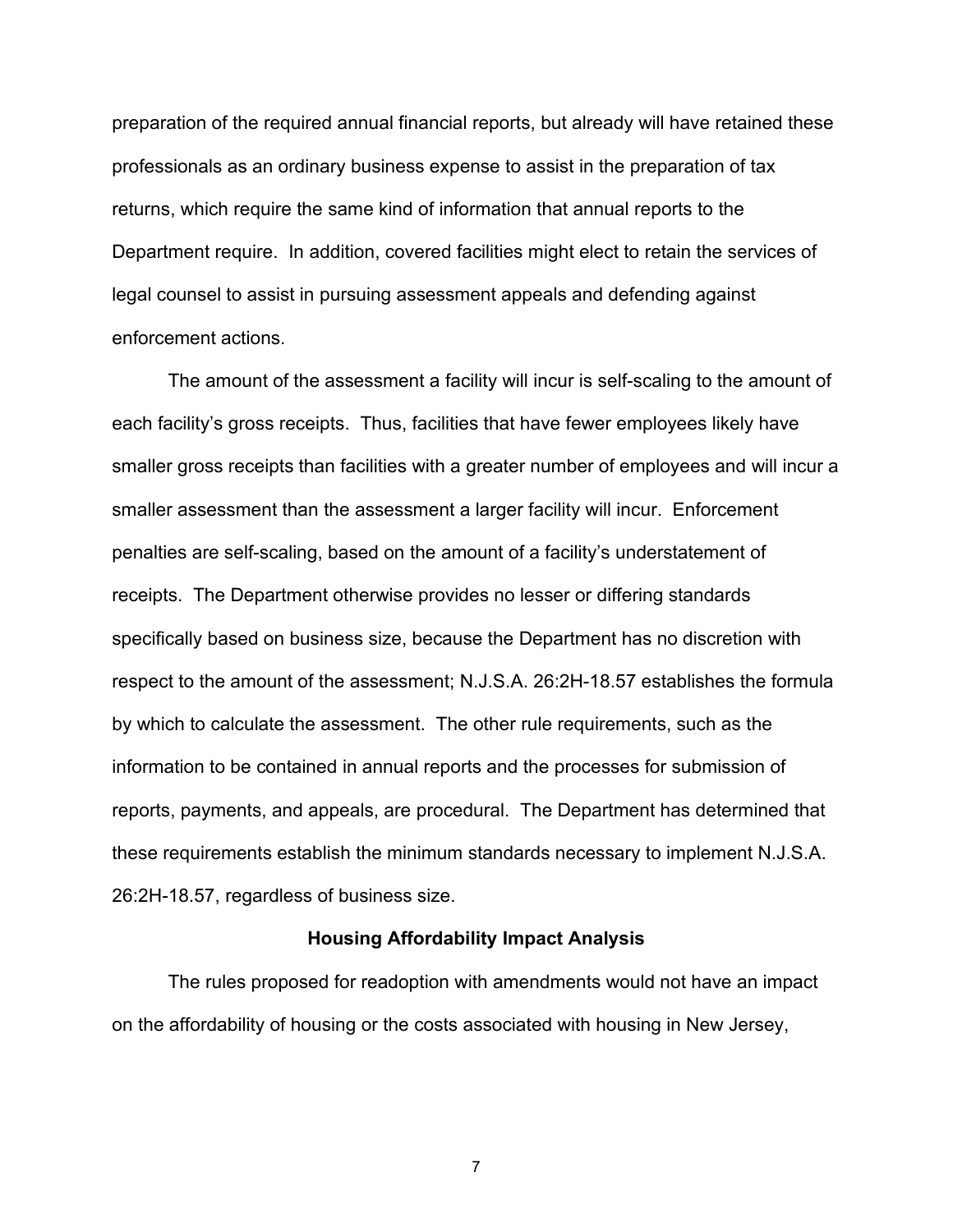because the rules proposed for readoption with amendments address ambulatory care facility assessments and have no bearing on housing costs.

### **Smart Growth Impact Analysis**

The rules proposed for readoption with amendments would not have an impact on housing production in Planning Areas 1 or 2, or within designated centers, under the State Development and Redevelopment Plan in New Jersey, because the rules proposed for readoption with amendments address ambulatory care facility assessments and have no bearing on development in the State.

#### **Racial and Ethnic Community Criminal Justice and Public Safety Impact**

The Department has evaluated this rulemaking and determined that it will not have an impact on pretrial detention, sentencing, probation, or parole policies concerning adults and juveniles in the State. Accordingly, no further analysis is required.

**Full text** of the rules proposed for readoption may be found in the New Jersey Administrative Code at N.J.A.C. 8:31A.

**Full text** of the proposed amendments follows (additions indicated in boldface **thus;** deletions indicated in brackets [thus]):

SUBCHAPTER 1. GENERAL PROVISIONS

8:31A-1.1 Purpose and scope

(a) The purpose of this chapter is to implement the requirements [of] **at** N.J.S.A. 26:2H-1 et seq.[; specifically, N.J.S.A.]**, particularly at** 26:2H-18.57[, amended by P.L. 2004, c.54], which requires [that] the Department of Health [and Senior Services] **to** assess a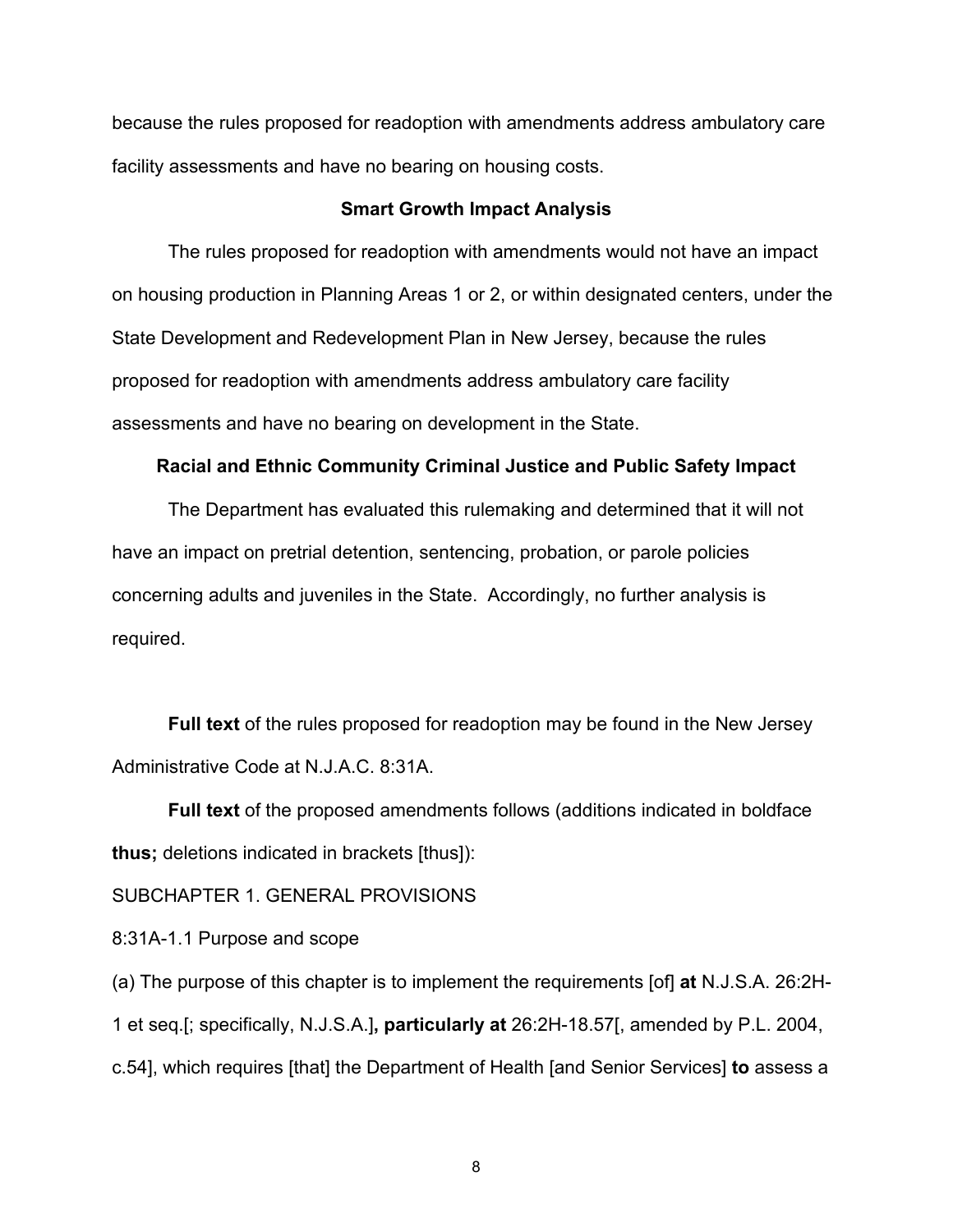fee in the manner described [in] **at** N.J.A.C. 8:31A-2 [to] **on** each ambulatory care facility that is licensed to provide one or more of the ambulatory care services listed [in] **at** (b) below.

(b)-(c) (No change.)

### 8:31A-1.2 Definitions

The following words and terms, when used in this chapter, shall have the following meanings, unless the context clearly indicates otherwise:

**"Ambulatory Care Facility Assessment Unit" or "Unit" means a unit of the Department for which the contact information is Ambulatory Care Facility Assessment Unit, Office of Health Care Financing, New Jersey Department of Health, 55 North Willow Street, 5th Floor, Room 5015, Trenton, NJ 08625-0360, telephone: (609) 376-8530, electronic mail: AAP@doh.nj.gov.**

"Commissioner" means the Commissioner of the New Jersey Department of Health [and Senior Services or his or her designee].

…

"De minimis amount" means a difference between [the] reported and audited gross receipts that results in less than a [five] **10** percent understatement of [the] **a** facility's assessment liability.

"Department" means the New Jersey Department of Health [and Senior Services].

…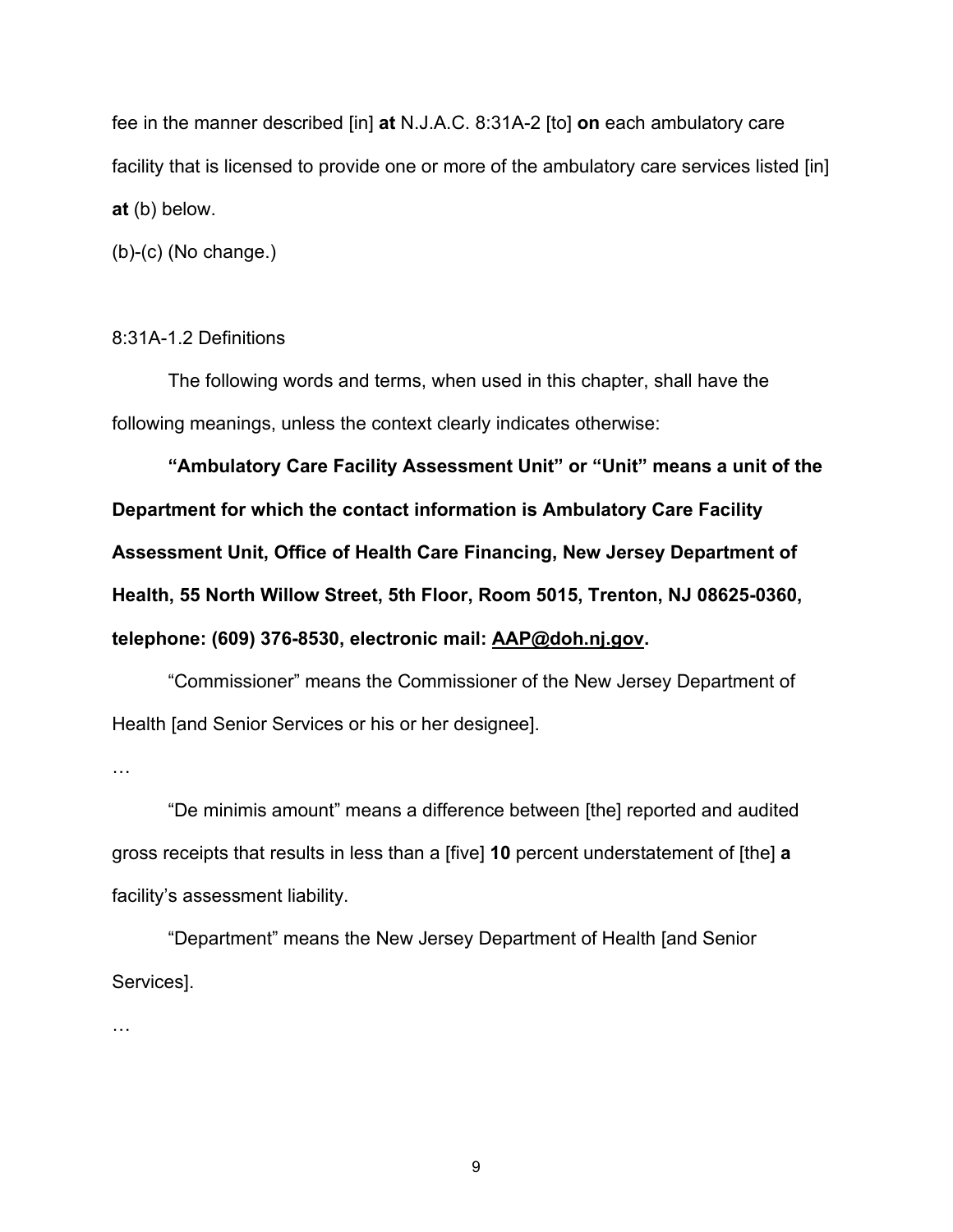"Uniform gross receipts assessment rate" means the rate that the Department uses to calculate the assessment on the gross revenues of covered facilities beginning with the State fiscal year [2006] **2011** assessment. The Department [calculated] **calculates** the rate according to N.J.S.A. 26:2H-18.57. The rate equals [2.9464494] **2.95** percent.

### SUBCHAPTER 2. ASSESSMENT

#### 8:31A-2.1 Calculation of assessment

[(a) For the State fiscal year 2005 (beginning July 1, 2004), each covered facility with at least \$300,000 in gross receipts in calendar year 2003 shall remit to the Department an assessment of 3.5 percent of its gross receipts or \$200,000, whichever amount is less. (b) For the State fiscal year 2006 (beginning July 1, 2005), each covered facility with at least \$300,000 in gross receipts in calendar year 2004 shall remit to the Department an assessment based on a uniform gross receipts assessment rate to be determined by the Commissioner using the 2004 data submitted to the Department by each covered facility as part of its annual reporting requirement under N.J.A.C. 8:31A-3 and calculated by the Commissioner so as to raise the same amount in the aggregate as was assessed in State fiscal year 2005, except that no covered facility shall pay an assessment greater than \$ 200,000.]

[(c)] **(a)** [Beginning in State fiscal year 2007,] **The uniform gross receipts assessment rate of 2.95 percent applies to** each covered facility with at least \$300,000 in gross receipts, as documented in the facility's most recent annual report to the Department [under] **pursuant to** N.J.A.C. 8:31A-3, [shall remit to the Department an assessment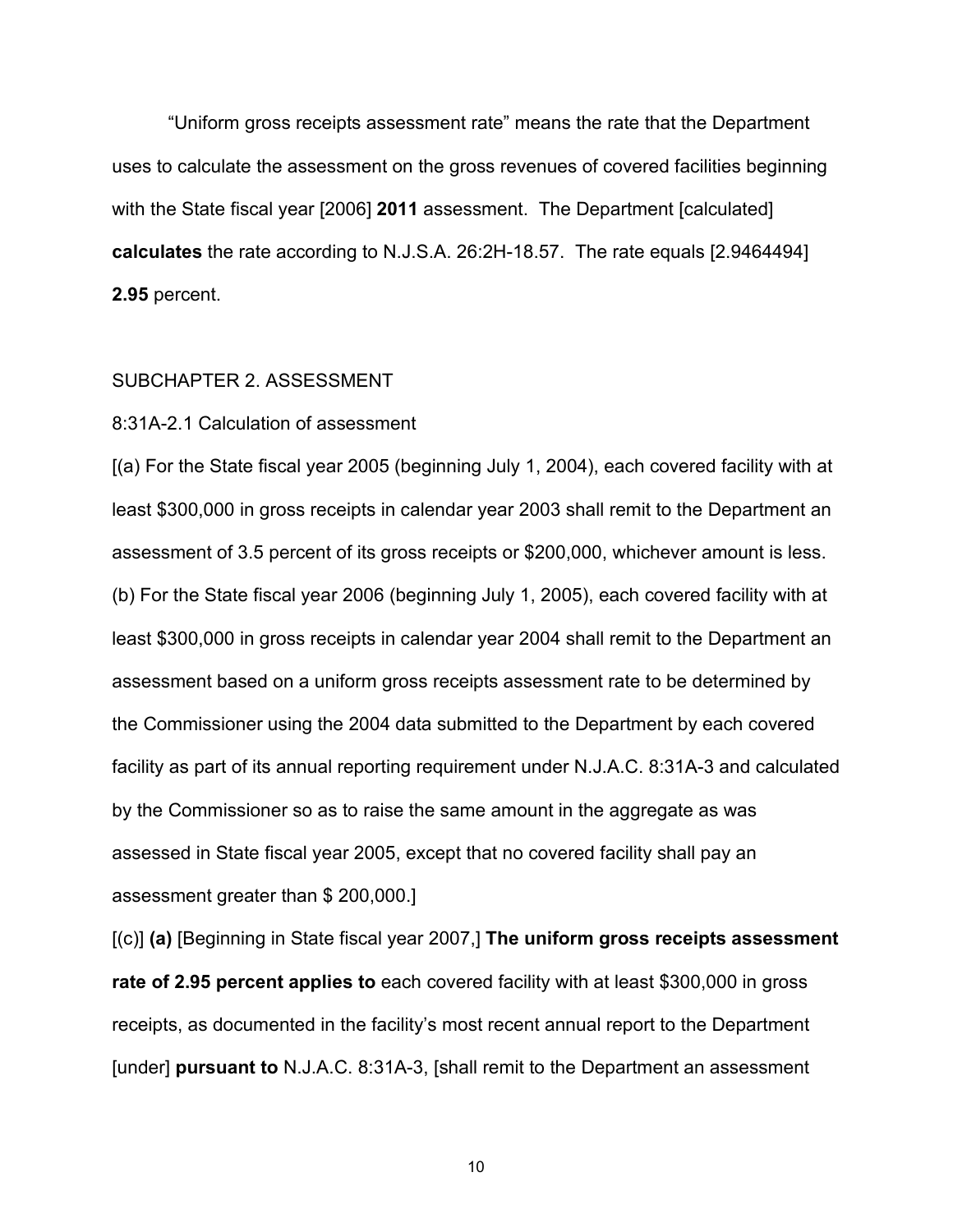based on the uniform gross receipts assessment rate determined by the Commissioner under (b) above,] except that no facility shall pay an assessment greater than [\$200,000] **\$350,000**.

[(d)] **(b)** [The assessments under] **Each facility shall submit the amount that the Department assesses pursuant to** (a)[, (b) and (c)] above [shall be remitted] to the Department in accordance with [the timetable set forth at] N.J.A.C. 8:31A-2.2.

8:31A-2.2 Payment of assessment

(a) Each covered facility shall pay **its** annual assessment[s] in four equal installment**s** [payments]**, which are** due on October 1, January 1, March 15, and June 15 **of each year**.

(b) [In the event that] **If** a due date for submission of an installment payment falls on a weekend or a holiday, the payment shall be due on the first business day following the payment due date.

(c) [Payments mailed] **Facilities** shall [be remitted to the following address: Financial Services, New Jersey Department of Health and Senior Services, 12D Quakerbridge Plaza, PO Box 360, Trenton, NJ 08625-0360, ATTN: Ambulatory Assessment. (d) Payments hand delivered shall be remitted to the following address: Financial Services, New Jersey Department of Health and Senior Services, 12D Quakerbridge Plaza, Quakerbridge Road, Mercerville, NJ 08619, ATTN: Ambulatory Assessment; telephone (609) 584-4081.] **remit payments, payable to the Treasurer, State of New Jersey, using any of the following means:**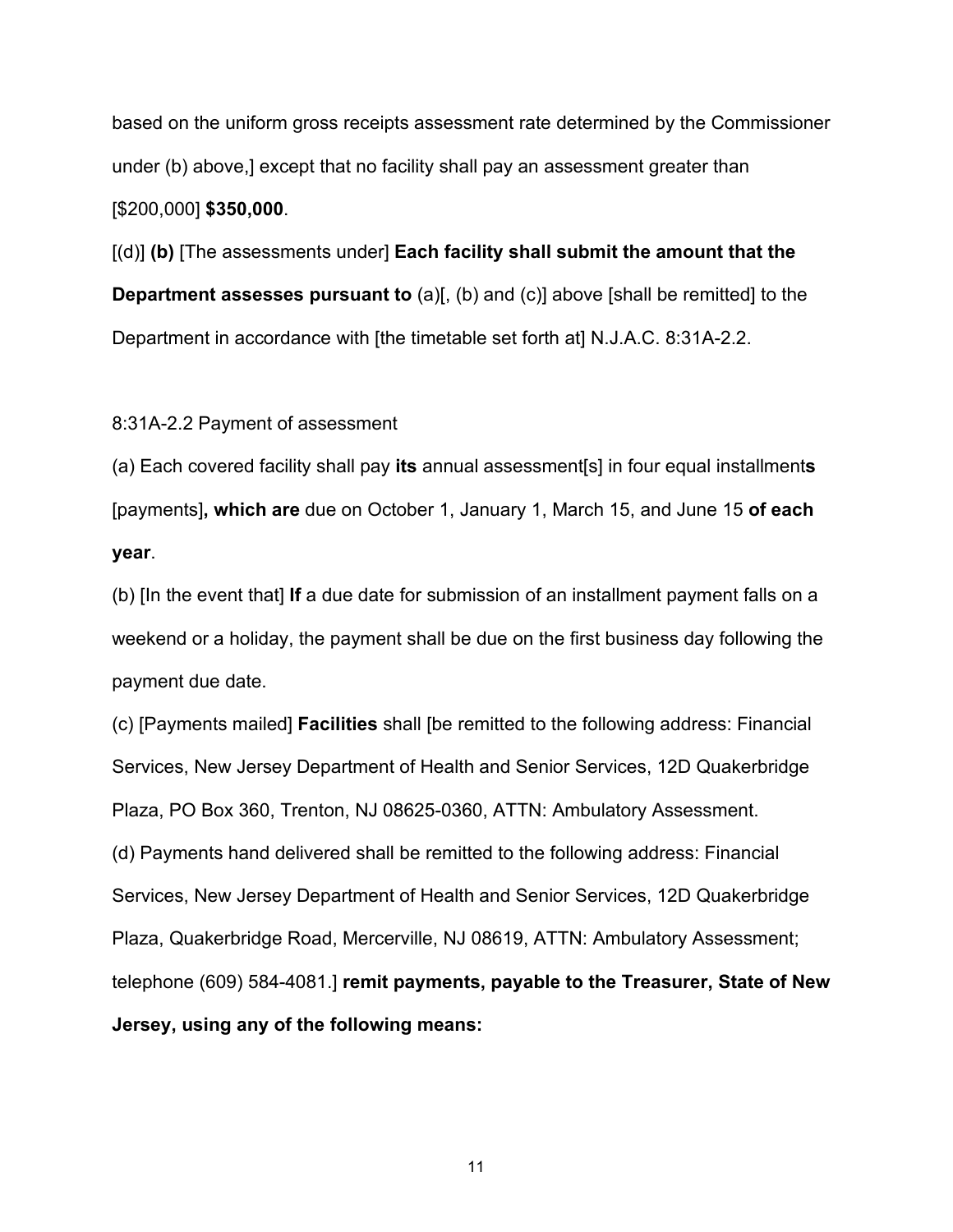**1. By United States Postal Service regular mail, hand delivery, or overnight mail to the following address:**

**Ambulatory Care Facility Payment Unit**

**Accounting and Procurement**

**New Jersey Department of Health**

**55 North Willow Street, 6th Floor**

**PO Box 360**

**Trenton, NJ 08625-0360**

**Telephone: (609) 376-8530**

**2. Electronically through the Department's licensing portal webpage at**

**[https://dohlicensing.nj.gov.](https://dohlicensing.nj.gov/)**

**i. Under "FAQs," select either "Create New Account" or, to sign into**

**an existing account, "Sign in to your account."**

**ii. The direct link to the sign-in page is:** 

**[https://dohlicensing.nj.gov/SignIn?returnUrl=%2F.](https://dohlicensing.nj.gov/SignIn?returnUrl=%2F)**

**iii. Instructions to complete an electronic payment through the** 

**licensing portal webpage are available at: [https://dohlicensing.nj.gov/hfel-](https://dohlicensing.nj.gov/hfel-5Epayhelp/)**

**[5Epayhelp.](https://dohlicensing.nj.gov/hfel-5Epayhelp/)**

**3. Electronically through an Automated Clearing House (ACH) payment** 

**after execution and submission to the Department at the address indicated in the**

**Authorizing Agreement for Automated Payments/Deposits form, available at:**

**https://dohlicensing.nj.gov/ACHform/.**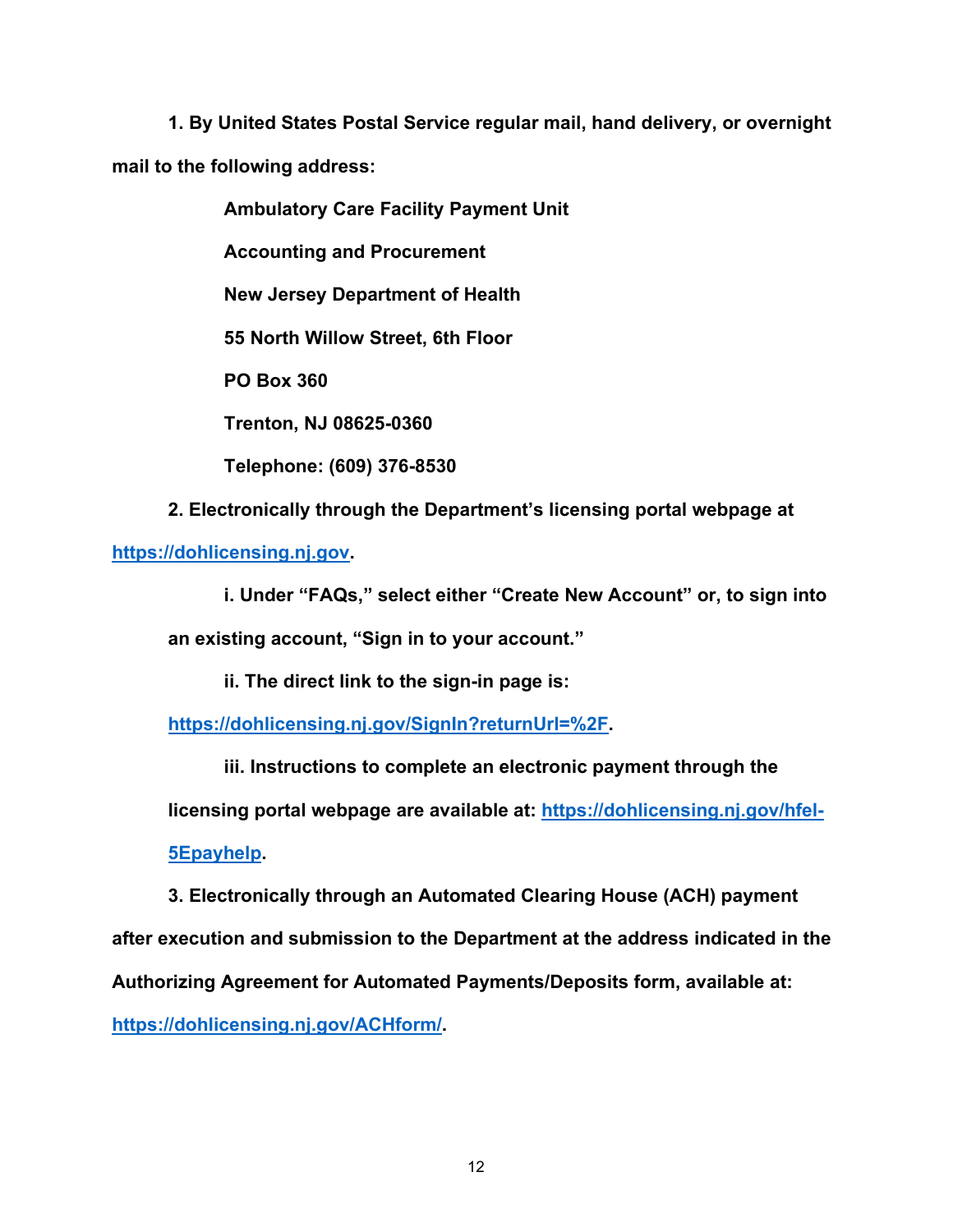8:31A-2.3 Appeal of assessment

(a) (No change.)

(b) An appeal [under] **pursuant to** this section shall be filed with the Commissioner, in

writing, [at the following address:] **by regular or electronic mail, to:**

[Ambulatory Care Facility Assessment

Health Facilities Evaluation and Licensing

Department of Health and Senior Services Assessment Appeal

PO Box 367

Trenton, NJ 08625-0367]

**Office of Legal and Regulatory Compliance**

**New Jersey Department of Health**

**PO Box 360**

**Trenton, New Jersey 08625-0360**

**Email: OLRC@nj.doh.gov**

(c)-(h) (No change.)

SUBCHAPTER 3. FINANCIAL REPORTING

8:31A-3.1 Annual report

(a) (No change.)

(b) The content and format of the annual report for covered facilities [shall be] **is**

available [from] **upon request to the** Ambulatory Care Facility Assessment [Program]

**Unit** at PO Box [367] **358**, Trenton, NJ 08625-0360, telephone [(609) 341-2124] **(609)** 

**913-5791** and **from the Department's forms page** at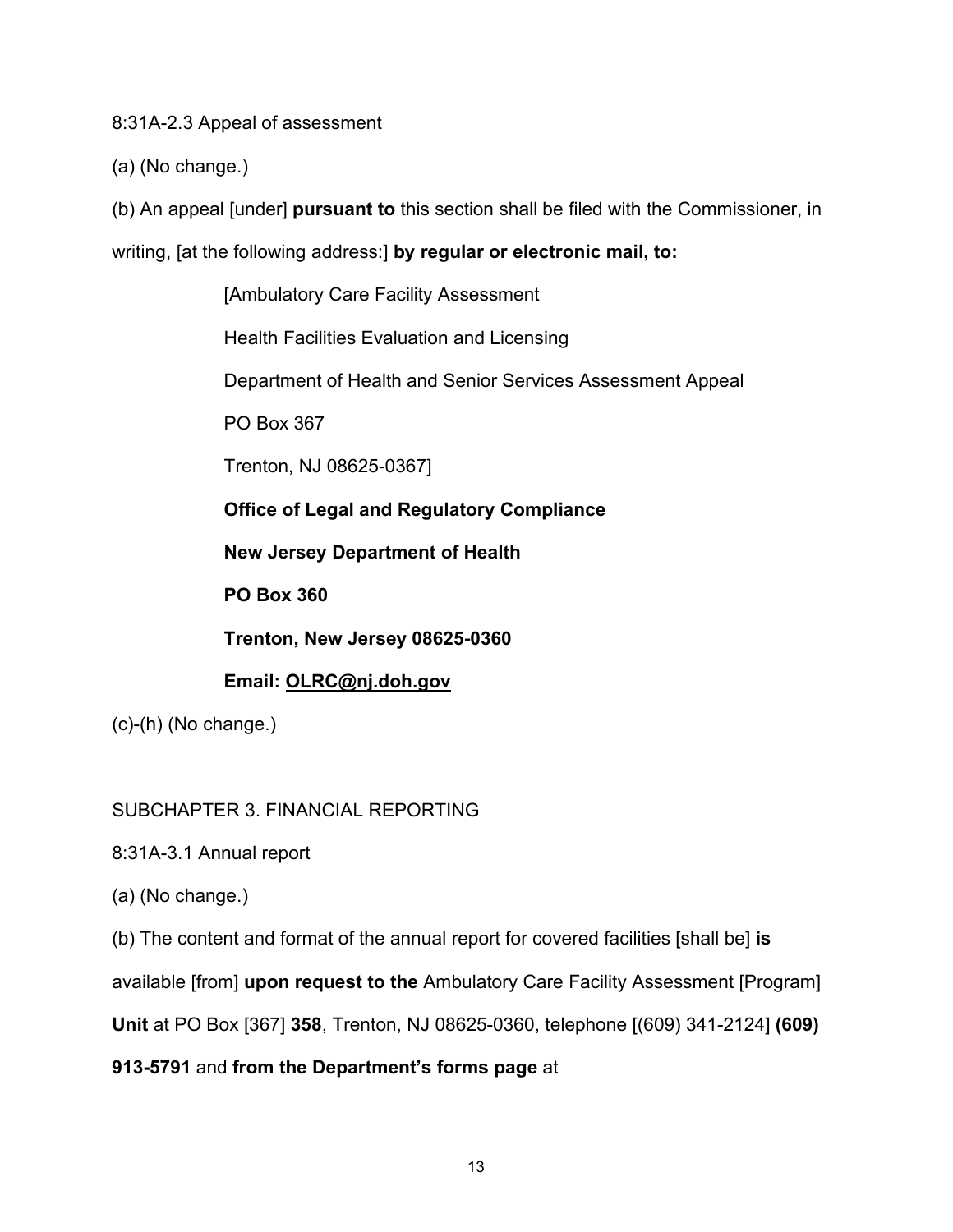[http://nj.gov/health/hcsa/hcsaforms.html] **<https://nj.gov/health/forms>**. **Instructions on how to submit the electronic standardized Department form may be found at https://dohlicensing.nj.gov/helphfel5.**

(c)-(d) (No change.)

[(e) The timetable for submission of annual reports shall be as follows:

1. For State fiscal year 2005, all covered facilities shall provide proof of gross receipts for the calendar year 2003 to the Department no later than September 15, 2004. Covered facilities failing to provide proof of receipts by September 15, 2004, shall pay the maximum assessment of \$ 200,000 for the State fiscal year.]

[2.] **(e)** [For State fiscal year 2006 and thereafter, all covered facilities shall provide the]

**Covered facilities shall submit an** annual report for the calendar year preceding the

State fiscal year to the Department**, in care of the Ambulatory Care Facility** 

**Assessment Unit, by** no later than May 31 preceding the start of the State fiscal year.

**1.** Facilities failing to provide annual reports by June 30 preceding the start of the State fiscal year shall pay the maximum assessment of [\$200,000]

**\$350,000** for the State fiscal year.

(f) Annual reports mailed shall be submitted to the following address:

[Ambulatory Care Facility Assessment Program, Health Facilities Evaluation and Licensing, Department of Health and Senior Services, PO Box 367, Trenton, NJ 08625- 0367; facsimile: (609) 633-9087.] **New Jersey Department of Health, Office of Health Care Financing, Ambulatory Care Facility Assessment Unit, PO Box 358, Trenton, NJ 08625-0358, telephone (609) 913-5791**.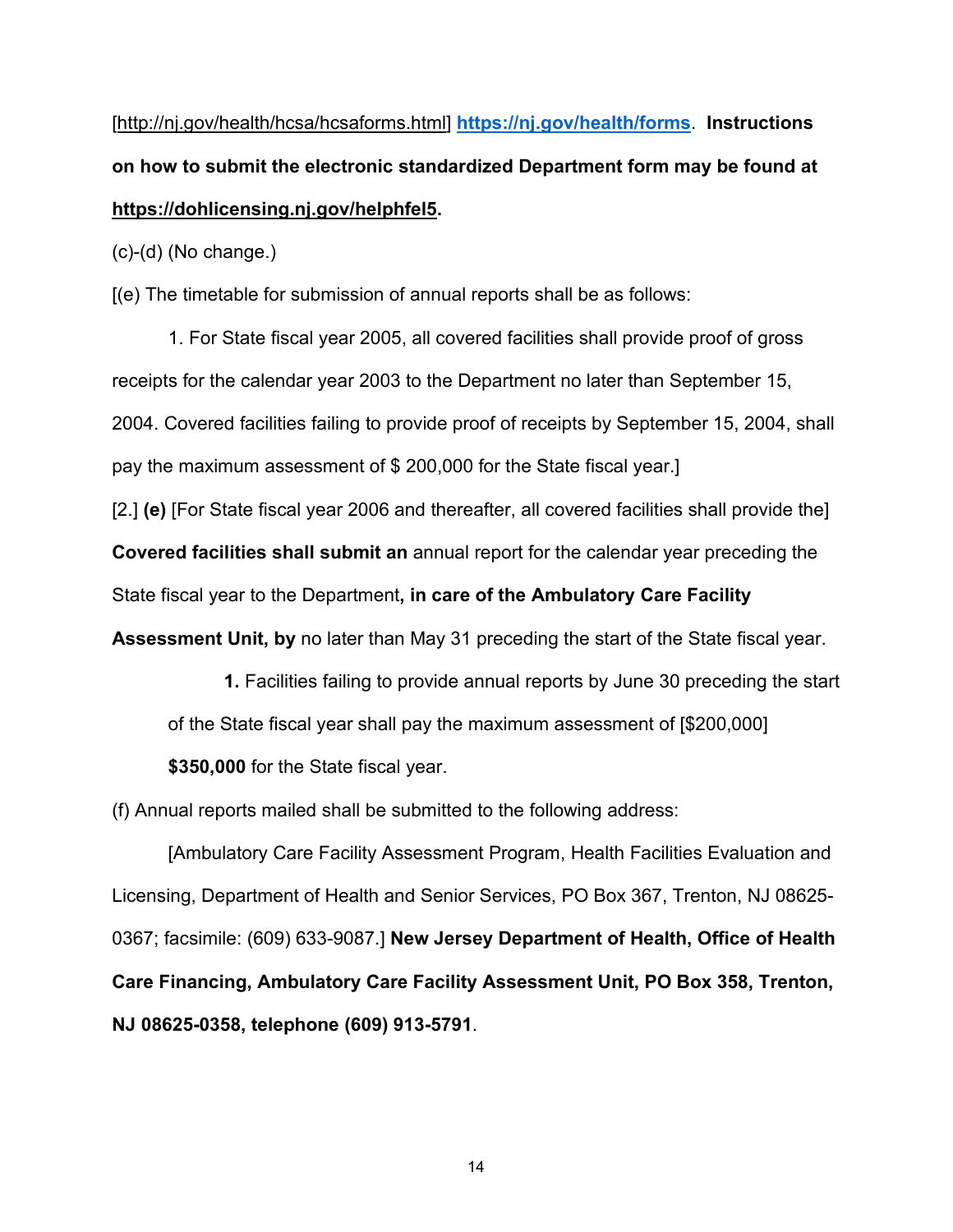(g) Annual reports hand delivered shall be submitted to the following address: [Department of Health and Senior Services, 120 S. Stockton St., Lower Level, Trenton, NJ 08611; telephone (609) 341-2124.] **New Jersey Department of Health, Office of Health Care Financing, Ambulatory Care Facility Assessment Unit, 55 North Willow Street, 5th Floor, Room 5015, Trenton, NJ 08608, telephone (609) 913-5791.**

8:31A-3.2 Audit of annual report

(a)-(b) (No change.)

(c) If **the Department determines**, upon audit [as provided for in] **pursuant to** this section, *fit is determined by the Department* that a covered facility understated its gross receipts in its annual report by more than a de minimis amount, the **Department shall increase retroactively the** covered facility's assessment for the fiscal year that was based on the defective report [shall be retroactively increased by the Department] to the appropriate amount and the facility shall be liable for a penalty in the amount set forth at N.J.A.C. 8:31A-4.1(c).

### SUBCHAPTER 4. ENFORCEMENT

8:31A-4.1 Penalties

(a) (No change.)

(b) A covered facility that is operating one or more ambulatory care services listed [in] **at** N.J.A.C. 8:31A-1.1(b) without a license from the Department [, on or after July 1, 2004,] shall be liable for double the amount of the assessment provided [for in] **at** N.J.A.C.